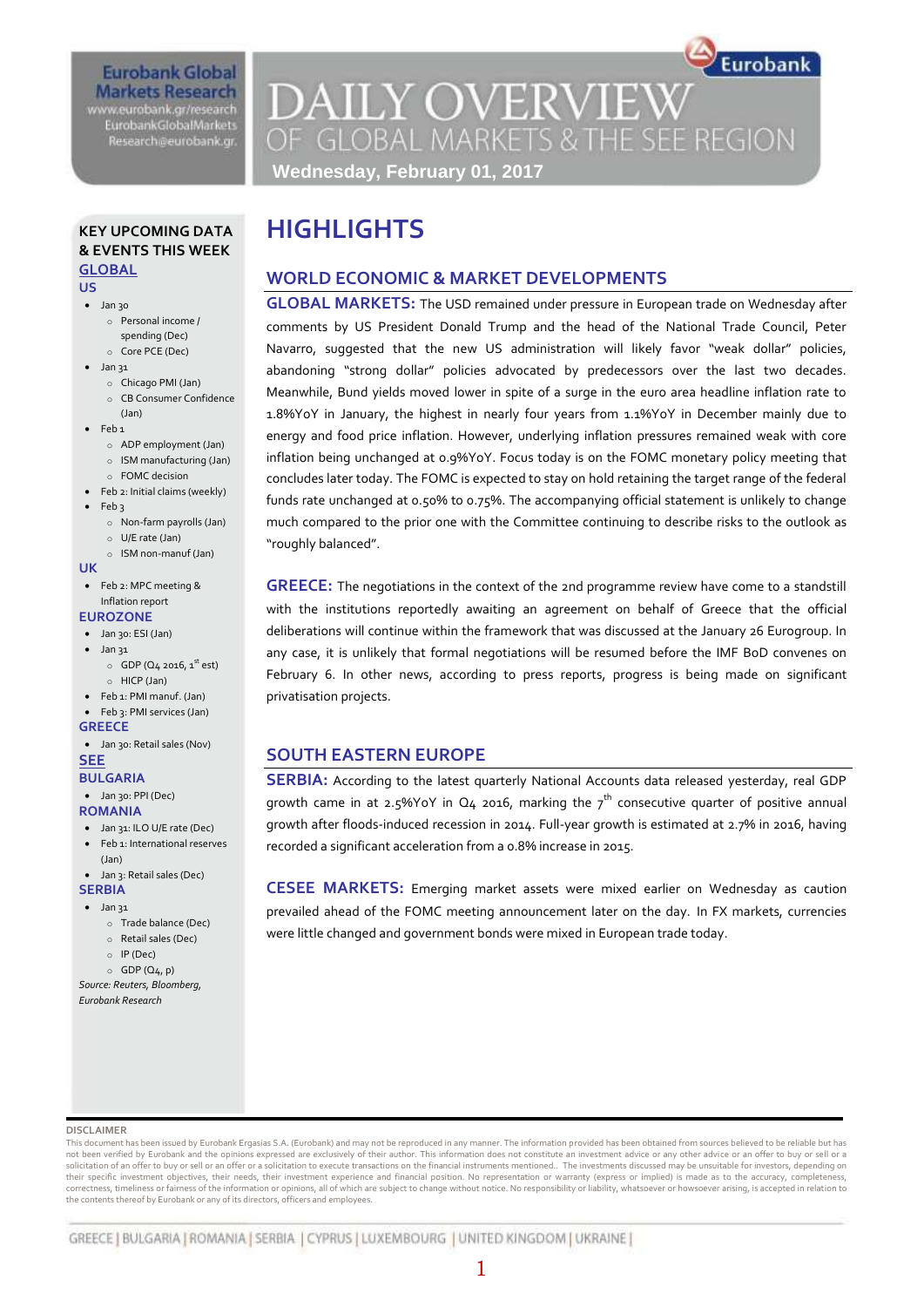November 14, 2013

February 1, 2017







*Source: Reuters, Bloomberg, Eurobank Research*

# **Latest world economic & market developments GLOBAL MARKETS**

**AILY OVERVIEW** 

OF GLOBAL MARKETS & THE SEE REGION

The USD remained under pressure in European trade on Wednesday after comments by US President Donald Trump and the head of the National Trade Council, Peter Navarro, suggested that the new US administration will likely favor "weak dollar" policies. The DXY index remained under the 100.00 level for the second consecutive session hovering around 99.736 at the time of writing, marking monthly losses of 2.6% in January. Focus is on the FOMC monetary policy meeting that concludes later today. The FOMC is expected to stay on hold retaining the target range of the federal funds rate unchanged at 0.50% to 0.75%. The accompanying official statement is unlikely to change much compared to the prior one with the Committee continuing to describe risks to the outlook as "roughly balanced". However, a little more hawkish than currently expected statement could fuel market expectations for a March Fed rate hike, supporting the USD and extending upward pressures on US short- and intermediate-maturity yields. Meanwhile, Bund yields moved lower in spite of a surge in the euro area headline inflation rate to a four-year high of 1.8%YoY in January from 1.1%YoY in December mainly due to energy and food price inflation. However, underlying inflation pressures remained weak with core inflation being unchanged at 0.9%YoY. As ECB President Mario Draghi hinted at the January press-conference, the Governing Council will not be ready to change its monetary policy course until it assesses if higher headline inflation translates its pass-through in an underlying inflation so that the overall inflation rate leads to a process that it is durable and self-sustainingly converging to the medium-term inflation target. That said, market talk that the ECB could taper its QE programme any time soon, is likely premature. After testing levels close to 0.49% on Tuesday, the 10-yr Bund yield was hovering around 0.46% at the time of writing, compressing yield spreads against its euro area counterparts. Looking at the day ahead, focus is on the US' manufacturing ISM and the ADP employment report both for January.

#### [ppetropoulou@eurobank.gr](mailto:ppetropoulou@eurobank.gr)

Eurobank

#### **GREECE**

The negotiations in the context of the 2nd programme review have come to a standstill with the institutions reportedly awaiting an agreement on behalf of Greece that official deliberations will continue within the framework that was discussed at the January 26 Eurogroup. In any case, it is unlikely that formal negotiations will be resumed before the IMF BoD convenes on February 6. In other news, according to press reports, progress is being made on significant privatisation projects. The Board of Directors of the Hellenic Republic Asset Development Fund (HRADF) convened yesterday and set a deadline of March 24 2017 for the submission of binding offers for the Port of Thessaloniki (OLTH). The agreement with the selected bidder will then have to be ratified by the Greek Parliament while the investor will have to undertake investments worth €180 million in seven years. With regard to the sale of other HRADF shareholdings such as those in the Public Power Corporation (PPC), Hellenic Petroleum (ELPE), Hellenic Telecommunications Organisation (OTE) and Athens Water Supply Sewerage (EYDAP), the BoD of the HRADF reportedly approved the hiring of consultants. As regards the Hellinikon project, the HRADF approved yesterday the development plan that had been submitted by the investor Lamda Development. The plan will now be put to public consultation and once this procedure has been concluded a Presidential Decree will be issued approving among others the spatial development plan. Meanwhile, a license for the operation of a casino on the property must also be issued. With respect to the extension of the Athens International Airport (AIA) concession, the issue will be reportedly discussed later today at the Ministry of Finance with the aim to have the relevant agreement signed by the end of February 2017.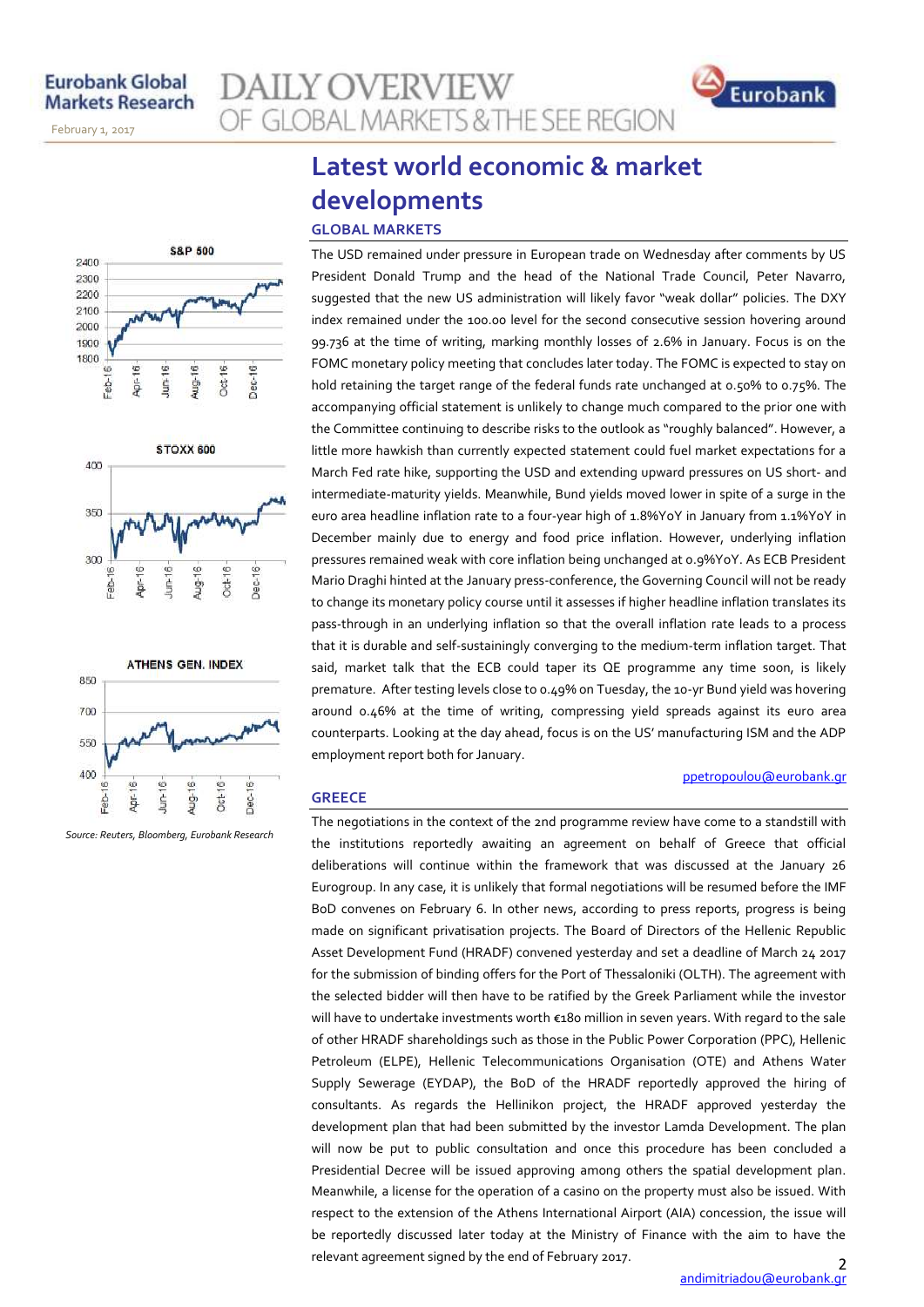# **Eurobank Global Markets Research**

November 14, 2013

February 1, 2017

| <b>BULGARIA: Indicators</b> | 2015   | 2016e 2017f       |        |  |  |  |
|-----------------------------|--------|-------------------|--------|--|--|--|
| Real GDP growth %           | 3.6    | 3.5               | 3.0    |  |  |  |
| $CPI$ (pa, yoy %)           | $-0.1$ | $-0.7$            | 0.6    |  |  |  |
| <b>Budget Balance/GDP*</b>  | $-2.9$ | $-0.8$            | $-1.4$ |  |  |  |
| Current Account/GDP         | 0.4    | 3.0               | 1.5    |  |  |  |
| <b>EUR/BGN</b> (eop)        |        | 1.9558            |        |  |  |  |
|                             |        | 2015 current 2016 |        |  |  |  |
| Policy Rate (eop)           | N/A    | N/A               | N/A    |  |  |  |

*\* on a cash basis*

*Source: Reuters, Bloomberg, Eurobank Research, National Authorities*

| <b>CYPRUS: Indicators</b>  | 2015   | 2016e  | <b>2017f</b> |
|----------------------------|--------|--------|--------------|
| Real GDP growth %          | 1.7    | 28     | 3.0          |
| HICP (pa, yoy %)           | $-1.5$ | $-1.1$ | 0.5          |
| <b>Budget Balance/GDP*</b> | 0.0    | $-0.3$ | -0.6         |
| Current Account/GDP        | $-3.0$ | $-2.8$ | $-3.3$       |

*\* ESA 2010*

*Source: Reuters, Bloomberg, Eurobank Research, National Authorities*

| <b>ROMANIA: Indicators</b>                     | 2015   | 2016e   | <b>2017f</b> |
|------------------------------------------------|--------|---------|--------------|
| Real GDP growth %                              | 3.7    | 5.0     | 3.5          |
| CPI (pa, yoy %)                                | $-0.6$ | $-1.8$  | 1.5          |
| <b>Budget Balance/GDP *</b>                    | $-1.9$ | $-2.8$  | $-3.7$       |
| Current Account/GDP                            | $-1.1$ | $-3.0$  | $-3.2$       |
| <b>EUR/RON</b> (eop)                           | 4.48   | 4.54    | 4.60         |
|                                                | 2015   | current | 2016         |
| Policy Rate (eop)                              | 1.75   | 1.75    | 1.75         |
| * on a cash basis                              |        |         |              |
| Source: Reuters, Bloombera, Eurobank Research, |        |         |              |

*Source: Reuters, Bloomberg, Eurobank Research, National Authorities*

| <b>SERBIA: Indicators</b>                     | 2015   | 2016e   | <b>2017f</b> |
|-----------------------------------------------|--------|---------|--------------|
| Real GDP growth %                             | 0.8    | 2.7     | 3.0          |
| CPI (pa, yoy $%$ )                            | 1.4    | 1.0     | 2.1          |
| <b>Budget Balance/GDP</b>                     | $-3.7$ | $-2.1$  | $-1.7$       |
| Current Account/GDP                           | $-4.7$ | $-4.1$  | $-3.9$       |
| EUR/RSD (eop)                                 | 121.38 | 123.40  | 125.5        |
|                                               | 2015   | current | 2016         |
| Policy Rate (eop)                             | 4.25   | 4.00    | 4.00         |
| Source: Reuters, Bloomberg, Furnbank Research |        |         |              |

*Source: Reuters, Bloomberg, Eurobank Research, National Authorities*



|                 | <b>Credit Ratings</b> |      |             |
|-----------------|-----------------------|------|-------------|
| L-T ccv         | Moody's               | S&P  | Fitch       |
| <b>SERBIA</b>   | B <sub>1</sub>        | RR-  | RR-         |
| <b>ROMANIA</b>  | Baa3                  | RRR- | RRR-        |
| <b>BULGARIA</b> | Baa2                  | RR+  | <b>BBB-</b> |
| <b>CYPRUS</b>   | R1                    | RR-  | R+          |

*Source: IMF, EC, Reuters, Bloomberg, National Authorities, Eurobank Research*

# **Latest economic & market developments in the CESEE region SERBIA**

Eurobank

According to the latest quarterly National Accounts data released yesterday, real GDP growth came in at 2.5%YoY in Q4 2016, marking the  $7<sup>th</sup>$  consecutive quarter of positive annual growth after floods-induced recession in 2014. Full-year growth is estimated at 2.7% in 2016, having recorded a significant acceleration from a 0.8% increase in 2015. The breakdown of the data is not yet available and is scheduled to be announced on February 28. However, we believe that investments likely remained among main growth drivers assisted by strong FDI inflows. A similar contribution is penciled in by net exports, while private consumption is seen on the rebound. In support of the aforementioned, data for December - also released yesterday - showed that industrial production grew by 3.9%YoY in December, picking up pace from 1.3%YoY a month earlier and bringing full-year growth to 4.7% in 2016. Meanwhile, retail sales turnover increased by 6.8%YoY following an advance of 7.4%YoY in November, which pushed the FY2016 reading to +7.5%. Furthermore, trade data for December confirmed that exports remained robust in 2016, with the full year growth coming in at 11.5%, outpacing a concomitant 6.1% rise in imports. As a result, the trade deficit shrank by 8.9% last year to come in at a shortfall of €3,959.9mn. Economic activity is anticipated to gain further momentum in 2017 as last year's positive trends are expected to continue and private consumption is anticipated to recover further on real wage growth and targeted increases in public wages and pensions.

#### **CESEE MARKETS**

LY OVERVIEW

OF GLOBAL MARKETS & THE SEE REGION

Emerging market assets were mixed earlier on Wednesday as caution prevailed ahead of the FOMC meeting announcement later on the day. In developing stock markets, most key bourses stood in the black today. Despite ending in the red for the last three consecutive sessions the MSCI Emerging Markets index closed last month with gains of 5.4%, in a development which marks the best January performance in five years. Trailing the uptrend in major global bourses, emerging market equity has rallied over recent weeks on the prevailing perception that US President Donald Trump's expansionary fiscal plans will boost growth in the world's largest - and by implication the global - economy. In the CESEE space, Polish stocks extended yesterday's gains, outperforming regional peers on optimism ahead of earnings reports. The main WIG index rose by 0.8% in European trade following a 0.3% rise in the prior session, approaching anew a 1.5-year high reached late last week.

3 In FX markets, currencies were little changed in European trade today. The Romanian leu underperformed its regional peers weighed down by increased fiscal slippage concerns. Following repeated delays and the recent disagreement on the size of spending on intelligence agencies, the government approved on Tuesday the 2017 budget which envisions a general government deficit of 3.0% of GDP. The budget will be sent to Parliament today and is expected to pass as the coalition government enjoys a comfortable majority. Along these lines, the EUR/RON traded at 4.5200 in European markets today vs. 4.4996 on Tuesday's settlement, having tested multi-session highs of 4.5255 in late Asian trade. Elsewhere, the Turkish lira retained a firm tone earlier today as the US dollar remained under pressure. Despite standing modestly higher compared to the prior session's settlement, the USD/TRY hovered around levels of 3.7775 at the time of writing, within reach from a 1-week low of 3.7658 hit intraday in the prior session. In the local debt markets regional government bonds were mixed in European trade on Wednesday. Romanian paper underperformed its CESEE peers, weighed down by heightened fiscal worries. In more detail, the 3- and 10-year benchmark bond yields rose by 7.1bps and 16.0bps, respectively, compared to Tuesday's close, standing at 1.898% and 3.92% at the time of writing.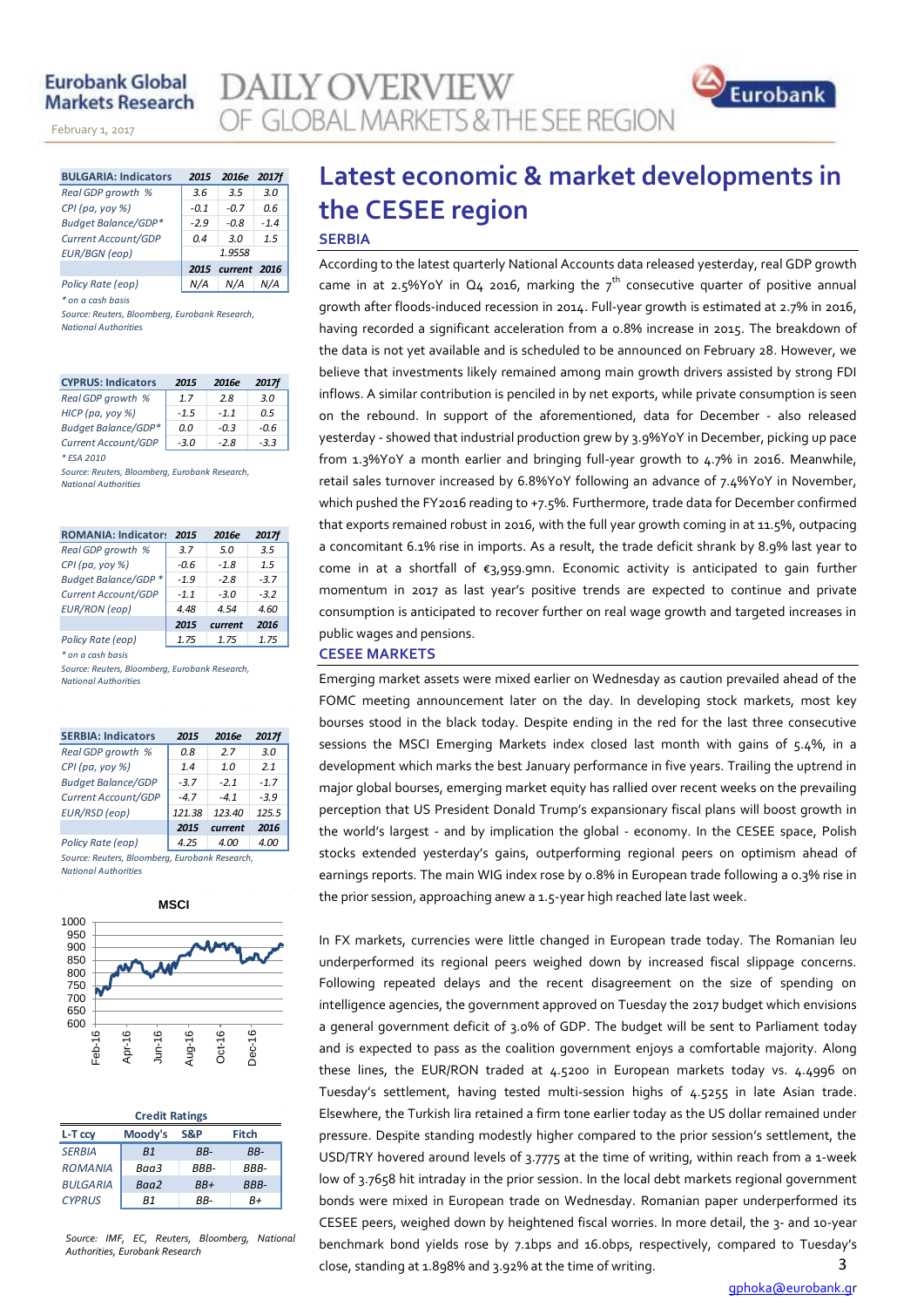# **Eurobank Global Markets Research**

February 1, 2017

**DAILY OVERVIEW**<br>OF GLOBAL MARKETS & THE SEE REGION



#### **GLOBAL MARKETS**

November 14, 2013

| <b>GLOBAL MARKETS</b> |          |         |             |                |        |         |             |                         |      |              |                 |                    |      |      |             |
|-----------------------|----------|---------|-------------|----------------|--------|---------|-------------|-------------------------|------|--------------|-----------------|--------------------|------|------|-------------|
| <b>Stock markets</b>  |          |         |             | <b>FOREX</b>   |        |         |             | <b>Government Bonds</b> |      |              |                 | <b>Commodities</b> |      |      |             |
|                       | Last     | ΔD      | <b>AYTD</b> |                | Last   | ΔD      | <b>AYTD</b> | (yields)                | Last | <b>ADbps</b> | <b>AYTD bps</b> |                    | Last | ΔD   | <b>AYTD</b> |
| S&P 500               | 2278.87  | $-0.1%$ | 1.8%        | <b>EUR/USD</b> | 1.0782 | $-0.1%$ | 2.5%        | $UST - 10yr$            | 2.47 |              |                 | <b>GOLD</b>        | 1210 | 0.0% | $5.0\%$     |
| Nikkei 225            | 19148.08 | 0.6%    | 0.2%        | GBP/USD        | 1.2603 | 0.2%    | 2.0%        | Bund-10vr               | 0.46 |              | 26              | <b>BRENT CRUDE</b> | 56   | 0.3% | $-1.9%$     |
| STOXX 600             | 363.82   | 1.0%    | 0.7%        | USD/JPY        | 113.36 | $-0.5%$ | 3.2%        | $JGB - 10yr$            | 0.10 |              |                 | <b>LMEX</b>        | 2856 | 2.3% | 7.4%        |

# **CESEE MARKETS**

| <b>SERBIA</b>           |                |              |                    | <b>ROMANIA</b>        |                         |                  |                 | <b>BULGARIA</b>       |                    |                  |                 |
|-------------------------|----------------|--------------|--------------------|-----------------------|-------------------------|------------------|-----------------|-----------------------|--------------------|------------------|-----------------|
| <b>Money Market</b>     |                |              |                    | <b>Money Market</b>   |                         |                  |                 | <b>Money Market</b>   |                    |                  |                 |
| <b>BELIBOR</b>          | Last           | <b>ADbps</b> | ∆YTD bps           | <b>ROBOR</b>          | Last                    | <b>ADbps</b>     | <b>AYTD bps</b> | <b>SOFIBOR</b>        | Last               | <b>ADbps</b>     | <b>AYTD bps</b> |
| T/N                     | 299            | 0            | $-1$               | O/N                   | 0.48                    | 1                | -8              | <b>LEONIA</b>         | $-0.33$            | $-33$            | $-33$           |
| 1-week                  | 3.11           | 0            | -6                 | 1-month               | 0.63                    | 3                | $-13$           | 1-month               | $-0.17$            | 0                | 0               |
| 1-month                 | 3.34           | $\mathbf{1}$ | $-1$               | 3-month               | 0.85                    | 3                | $-5$            | 3-month               | $-0.08$            | 0                | $-1$            |
| 3-month                 | 3.47           | $\mathbf{1}$ | $\pmb{\mathit{O}}$ | 6-month               | 1.04                    | $\overline{2}$   | $-7$            | 6-month               | 0.06               | 0                | $-2$            |
| 6-month                 | 3.68           | $\mathbf{1}$ | $\overline{2}$     | 12-month              | 1.21                    | $\mathbf{1}$     | $-4$            | 12-month              | 0.40               | 0                | 0               |
|                         |                |              |                    |                       |                         |                  |                 |                       |                    |                  |                 |
| <b>RS Local Bonds</b>   |                |              |                    | <b>RO Local Bonds</b> |                         |                  |                 | <b>BG Local Bonds</b> |                    |                  |                 |
|                         | Last           | <b>ADbps</b> | ∆YTD bps           |                       | Last                    | <b>ADbps</b>     | <b>AYTD bps</b> | (yields)              | Last               | <b>ADbps</b>     | ∆YTD bps        |
| 3Y RSD                  | 5.07<br>5.46   | 0<br>0       | $-1$<br>11         | 3Y RON<br>5Y RON      | 1.77<br>2.81            | 7<br>9           | 15<br>29        | 3Y BGN<br>5Y BGN      | 0.12<br>0.46       | 1<br>3           | $-4$<br>$-5$    |
| 5Y RSD<br><b>7Y RSD</b> | 5.69           | 0            | 6                  | 10Y RON               | 3.85                    | 13               | 20              | 10Y BGN               | 1.78               | 0                | $-13$           |
|                         |                |              |                    |                       |                         |                  |                 |                       |                    |                  |                 |
| <b>RS Eurobonds</b>     |                |              |                    | <b>RO Eurobonds</b>   |                         |                  |                 | <b>BG Eurobonds</b>   |                    |                  |                 |
|                         | Last           | <b>ADbps</b> | <b>AYTD bps</b>    |                       | Last                    | <b>ADbps</b>     | <b>AYTD bps</b> |                       | Last               | <b>ADbps</b>     | ∆YTD bps        |
| USD Nov-17              | 2.14           | $-1$         | $-18$              | <b>EUR Oct-25</b>     | 2.24                    | 9                | 10              | EUR Jul-17            | $-0.52$            | 0                | $-20$           |
| USD Nov-24              | 6.47           | 0            | 6                  | USD Jan-24            | 3.80                    | $\overline{2}$   | $-5$            | <b>EUR Sep-24</b>     | 1.70               | $-44$            | $\overline{2}$  |
|                         |                |              |                    |                       |                         |                  |                 |                       |                    |                  |                 |
| CDS                     |                |              |                    | <b>CDS</b>            |                         |                  |                 | <b>CDS</b>            |                    |                  |                 |
|                         | Last           | <b>ADbps</b> | ∆YTD bps           |                       | Last                    | <b>ADbps</b>     | ∆YTD bps        |                       | Last               | <b>ADbps</b>     | ∆YTD bps        |
| 5-year                  | 205            | 0            | $-2$               | 5-year                | 95                      | $-1$             | $-14$           | 5-year                | 124                | $-2$             | $-28$           |
| 10-year                 | 248            | 0            | $-8$               | $10$ -year            | 138                     | $-3$             | $-15$           | $10$ -year            | 168                | $-3$             | $-26$           |
| <b>STOCKS</b>           |                |              |                    | <b>STOCKS</b>         |                         |                  |                 | <b>STOCKS</b>         |                    |                  |                 |
|                         | Last           | ΔD           | <b>AYTD</b>        |                       | Last                    | ΔD               | <b>AYTD</b>     |                       | Last               | ΔD               | <b>AYTD</b>     |
| BELEX15                 | 699.2          | 0.03%        | $-2.53%$           | BET                   | 7493.5                  | $-0.32%$         | 5.77%           | <b>SOFIX</b>          | 597.4              | $-0.81%$         | 1.87%           |
|                         |                |              |                    |                       |                         |                  |                 |                       |                    |                  |                 |
| <b>FOREX</b>            |                |              |                    | <b>FOREX</b>          |                         |                  |                 | <b>FOREX</b>          |                    |                  |                 |
|                         | Last           | ΔD           | <b>AYTD</b>        |                       | Last                    | ΔD               | <b>AYTD</b>     |                       | Last               | ΔD               | <b>AYTD</b>     |
| <b>EUR/RSD</b>          | 124.00         | 0.01%        | $-0.44%$           | <b>EUR/RON</b>        | 4.525                   | $-0.44%$         | 0.31%           | USD/BGN               | 1.8138             | $-0.12%$         | 2.46%           |
|                         | BELEX15 Index  |              |                    |                       |                         | <b>BET Index</b> |                 | SOFIX Index           |                    |                  |                 |
| 750                     |                |              |                    | 7900                  |                         |                  |                 | 600                   |                    |                  |                 |
|                         |                |              |                    | 7400                  |                         |                  |                 | 550                   |                    |                  |                 |
| 700                     |                |              |                    |                       |                         |                  |                 |                       |                    |                  |                 |
| 650                     |                |              |                    | 6900                  |                         |                  |                 | 500                   |                    |                  |                 |
| 600                     |                |              |                    | 6400                  |                         |                  |                 | 450                   |                    |                  |                 |
| 550                     |                |              |                    | 5900                  |                         |                  |                 | 400                   |                    |                  |                 |
|                         |                |              |                    |                       |                         |                  |                 |                       |                    |                  |                 |
| Feb-16                  | $May-16$       | Aug-16       | Nov-16             | Feb-16                | Apr-16<br><b>Jun-16</b> | Aug-16<br>Oct-16 | Dec-16          | Feb-16                | Apr-16<br>$Jun-16$ | Aug-16<br>Oct-16 | Dec-16          |
|                         |                |              |                    |                       |                         |                  |                 |                       |                    |                  |                 |
|                         |                |              |                    |                       |                         |                  |                 |                       |                    |                  |                 |
|                         | <b>EUR/RSD</b> |              |                    |                       | <b>EUR/RON</b>          |                  |                 | <b>USD/BGN</b>        |                    |                  |                 |
| 126                     |                |              |                    | 4.60                  |                         |                  |                 | 1.90                  |                    |                  |                 |
|                         |                |              |                    | 4.55                  |                         |                  |                 | 1.85                  |                    |                  |                 |
| 124                     |                |              |                    | 4.50                  |                         |                  |                 | 1.80                  |                    |                  |                 |
| 122                     |                |              |                    | 4.45                  |                         |                  |                 | 1.75                  |                    |                  |                 |
|                         |                |              |                    | 4.40                  |                         |                  |                 | 1.70                  |                    |                  |                 |
| 120                     |                |              |                    | 4.35                  |                         |                  |                 | 1.65                  |                    |                  |                 |
| Feb-16                  | May-16         | Aug-16       |                    | Feb-16                | $May-16$                | Aug-16           | Nov-16          | Feb-16                | $May-16$           | Nov-16<br>Aug-16 |                 |
|                         |                |              | Nov-16             |                       |                         |                  |                 |                       |                    |                  |                 |
|                         |                |              |                    |                       |                         |                  |                 |                       |                    |                  |                 |

*Source: Reuters, Bloomberg, Eurobank Economic Analysis and Financial Markets Research Data updated as of 12:40 EET*